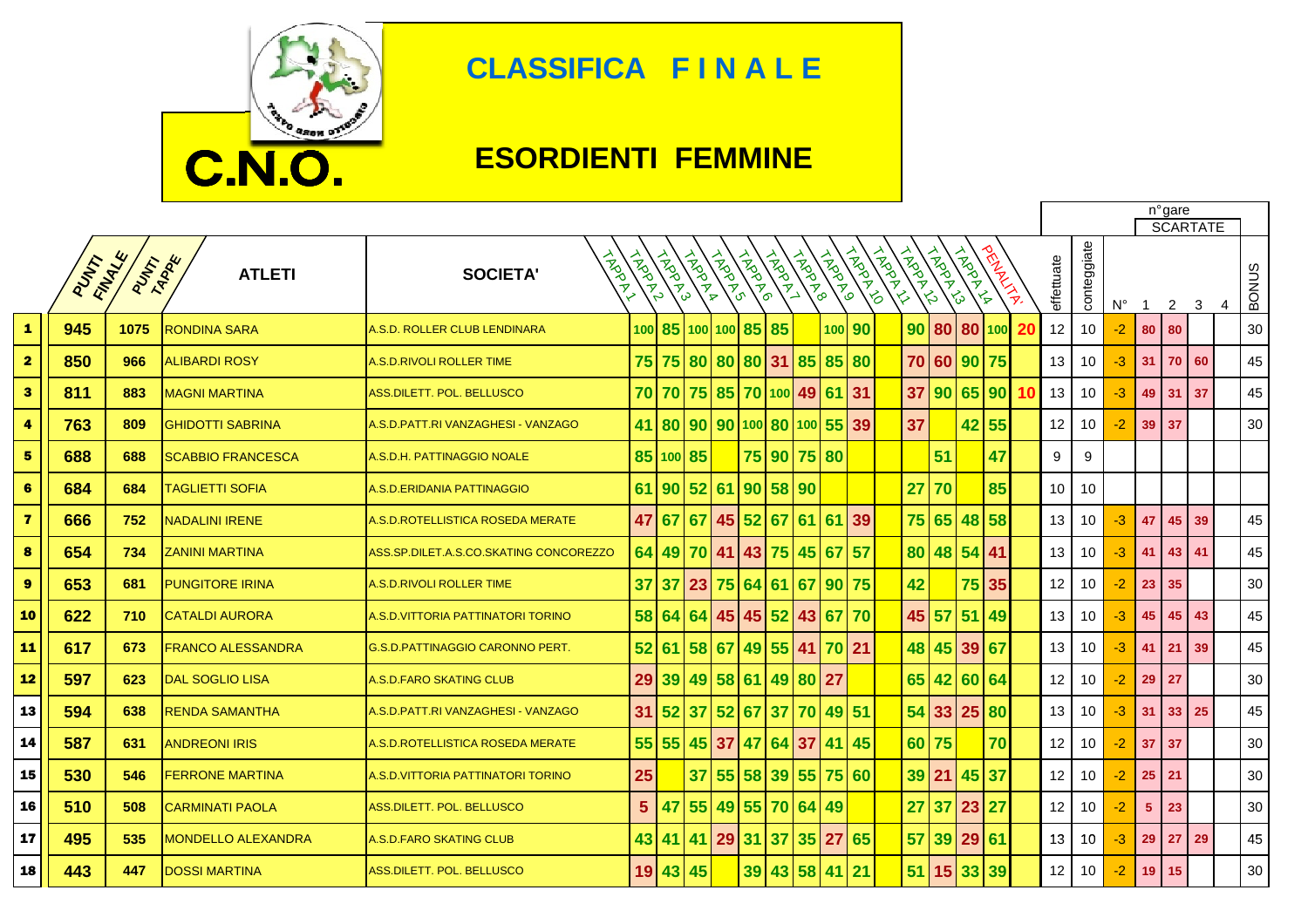| 19 | 442 | 444 | <b>GATANI CHIARA</b>         | ASS.SP.DILET.A.S.CO.SKATING CONCOREZZO | 5 <sup>5</sup> | 131 <sub>h</sub> |                | 49 37          | <b>27</b>      | 45                      |                | 49 45    |                |                    | 33 31 57 45 |                |       | 10 | 12 <sup>12</sup> | 10              | -2   | 5 <sup>5</sup>  | 27             |  | 30 |
|----|-----|-----|------------------------------|----------------------------------------|----------------|------------------|----------------|----------------|----------------|-------------------------|----------------|----------|----------------|--------------------|-------------|----------------|-------|----|------------------|-----------------|------|-----------------|----------------|--|----|
| 20 | 373 | 373 | <b>BUCELLARI NOEMI</b>       | A.S.D.ERIDANIA PATTINAGGIO             | 21             |                  |                |                |                | 58 31 64 25 25 17       |                |          | 57             | $21 \overline{54}$ |             |                |       |    | 10 <sup>1</sup>  | 10              |      |                 |                |  |    |
| 21 | 354 | 354 | <b>VICARDI REBECCA</b>       | A.S.D.ERIDANIA PATTINAGGIO             | 39             |                  | 45 41 23       |                |                | 47                      | 27             |          | 51             | 33 35              |             |                | 23    | 1Λ | 10               | 10              |      |                 |                |  |    |
| 22 | 351 | 361 | <b>FUMAGALLI SARA</b>        | ASS.DILETT. POL. BELLUSCO              |                | 15 31            |                |                |                | 19 31 29 37 39 41 31    |                |          |                | 21                 | $29$ 21     |                | 27    | 10 | 13               | 10              | $-3$ | 15              | $19$ 21        |  | 45 |
| 23 | 312 | 312 | <b>RIZZI ALESSIA</b>         | A.S.D. PATT. S.MAURO TORINESE          |                | 13 27            | 23             |                |                | 37 31 47 55             |                |          |                | 17                 |             | 31 31          |       |    | 10 <sup>1</sup>  | 10              |      |                 |                |  |    |
| 24 | 296 | 302 | <b>PENATI ALESSIA</b>        | ASS.DILETT. POL. BELLUSCO              | 17             | 25 31 27         |                |                |                | 29 19 29 31             |                |          |                |                    | 27 23 19 25 |                |       |    | 12               | 10 <sup>°</sup> | $-2$ | 17 <sup>1</sup> | 19             |  | 30 |
| 25 | 278 | 278 | <b>NAVA GRETA</b>            | A.S.D.ANPI POLISPORTIVA PATTINAGGIO    | 25             |                  |                |                |                | 15 27 41 31 52 49 13    |                |          |                |                    |             |                | 25    |    | 9                | 9               |      |                 |                |  |    |
| 26 | 266 | 250 | <b>FOSSATI SARA</b>          | A.S.DILETT. PADERNESE                  | 27             | 37               | 5 <sup>5</sup> |                |                | 13 25 19 27 21          |                |          |                | 33 25              |             | 9              | 19 10 |    | 12               | 10 <sup>°</sup> | $-2$ | 5 <sup>5</sup>  | 9              |  | 30 |
| 27 | 255 | 251 | <b>GUARAGNA ALESSIA</b>      | A.S.DILETT. PADERNESE                  | 29             |                  | 27             |                |                | 35 21 21 19 31          |                |          |                |                    | 11 17 11 29 |                |       |    | 11               | 10 <sup>°</sup> | -1   | 11              |                |  | 15 |
| 28 | 252 | 242 | <b>CRIPPA FEDERICA</b>       | ASS.DILETT. POL. BELLUSCO              |                | 23 27            | 23             |                |                | 11 21 25 19 31          |                |          |                | 15                 | 9           | $19$ 29        |       | 10 | 12               | 10 <sup>°</sup> | $-2$ | 11              | 9              |  | 30 |
| 29 | 227 | 223 | <b>SPADA MARTA</b>           | A.S.D.ROTELLISTICA ROSEDA MERATE       |                | 35 19            |                |                |                | 19 21 13 11             |                |          | 23             |                    | 21 27 15 19 |                |       |    | 11               | 10 <sup>1</sup> |      | 11              |                |  | 15 |
| 30 | 210 | 210 | <b>OLIVERIO SERENA</b>       | A.S.D.ASA CINISELLO COOP LOMBARDIA     | $\overline{7}$ | 21               |                |                |                | 19 23 17 15 21 27       |                |          | 39             |                    |             |                | 21    |    | 10 <sup>1</sup>  | 10              |      |                 |                |  |    |
| 31 | 194 | 194 | <b>BAZZANI CECILIA</b>       | SKATING CLUB GIUSSANO A.S.D.           | $5\phantom{1}$ | 37               | 27             |                |                | 27 25 27 31             |                |          |                |                    |             |                | 15    |    | 8                | 8               |      |                 |                |  |    |
| 32 | 170 | 170 | <b>RIVA ISABELLA</b>         | A.S.D.ROTELLISTICA ROSEDA MERATE       |                |                  |                |                |                | 17 27 27 23 17 13 19 27 |                |          |                |                    |             |                |       |    | 8                | 8               |      |                 |                |  |    |
| 33 | 162 | 162 | <b>FEDERICO ANGELA</b>       | A.S.D.FARO SKATING CLUB                | $5\phantom{1}$ |                  |                |                |                | 15 15 21 15 13 31 21    |                |          |                | 17                 |             | 9              |       |    | 10               | 10              |      |                 |                |  |    |
| 34 | 138 | 138 | <b>PUNGITORE ARIANNA</b>     | <b>A.S.D.RIVOLI ROLLER TIME</b>        |                | 19               |                |                |                | 15 19 25 19 13          |                |          |                | 15                 |             | 13             |       |    | 8                | 8               |      |                 |                |  |    |
| 35 | 133 | 133 | <b>SPATOLA ELISA</b>         | A.S.D.ROTELLISTICA ROSEDA MERATE       | $5\phantom{1}$ |                  |                | 15 15 15       | 9              | <b>27</b>               |                | 15 11 21 |                |                    |             |                |       |    | 9                | 9               |      |                 |                |  |    |
| 36 | 122 | 102 | <b>MORABITO GIULIA</b>       | <b>SKATING CLUB GIUSSANO A.S.D.</b>    | $5\phantom{1}$ | 9                | $5\phantom{1}$ |                | $\overline{7}$ | $\overline{7}$          | $\overline{7}$ | 19       | $\overline{7}$ | $\overline{7}$     | 11          | $\overline{7}$ | 11    |    | 12 <sup>2</sup>  | 10              | -2   | 5 <sup>5</sup>  | 5 <sup>5</sup> |  | 30 |
| 37 | 107 | 107 | <b>SARTI CIPRIANI CHIARA</b> | A.S.D.G.P.MOBILI CANTU' - C.R.A.       |                | 15 <sub>1</sub>  | 7              | 5 <sup>5</sup> | 13             | 9                       | 9 <sup>°</sup> |          | 13             |                    | 19          |                | 17    |    | 9                | 9               |      |                 |                |  |    |



**NON ENTRATI IN CASSIFICA FINALE**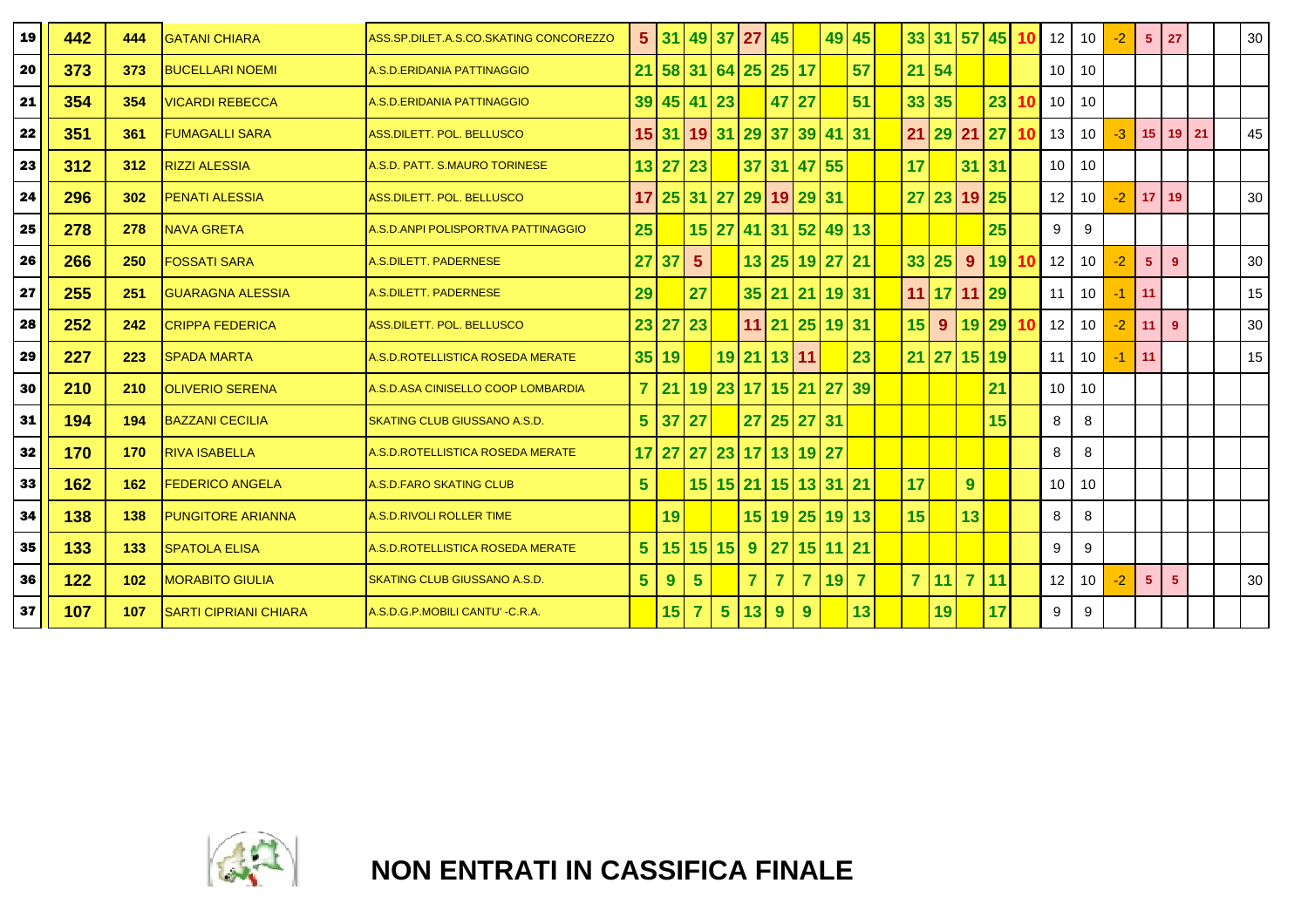<sup>n</sup>° gare

|        |                | <b>CONSTRUCTION</b>         |                                        |                        |         |                |                 |                |                |                 |                 |                |              |                         |            |                           |                           |                |    |                 |              |
|--------|----------------|-----------------------------|----------------------------------------|------------------------|---------|----------------|-----------------|----------------|----------------|-----------------|-----------------|----------------|--------------|-------------------------|------------|---------------------------|---------------------------|----------------|----|-----------------|--------------|
|        | <b>RISTARY</b> | <b>ATLETI</b>               | <b>SOCIETA'</b>                        | <b>IADRY</b><br>FROKIA | CAPANTS | <b>TROOP</b>   | INDOXUS         | <b>HADRO</b>   | LADDY1         | LAPRADO         | TROUTED         | <b>TROPING</b> | <b>HARRY</b> | LAPPALLA                | CAPAR AVIS | PRINTLY IN<br><b>ADDR</b> | effettuate                | conteggiate    | N° | <b>SCARTATE</b> | <b>BONUS</b> |
| 8      | 255            | <b>COLELLA CHIARA</b>       | SKATING RHO ARKEMA A.S.D.              |                        |         | 61             | 70              |                | 41             | 31              |                 |                |              |                         |            | 52                        | $\mathbf 5$               | 5              |    |                 |              |
| 9      | 162            | <b>GAIGA DIANA</b>          | SKATING CLUB GIUSSANO A.S.D.           |                        | 25      | 19             |                 | 31             | 27             | 29              |                 |                |              |                         |            | 31                        | 6                         | 6              |    |                 |              |
| 0      | 149            | <b>GRIPPA BEATRICE</b>      | A.S.D.ROTELLISTICA ROSEDA MERATE       | 21                     |         | 29             | 31              | 27             |                |                 | 41              |                |              |                         |            |                           | $\mathbf 5$               | 5              |    |                 |              |
| 1      | 143            | <b>SCIANDRA ELISA</b>       | A.S.D.H.P. SAVONA IN LINE              | 9                      |         |                | 49              | 15             |                |                 |                 |                |              |                         |            | 70                        | 4                         | 4              |    |                 |              |
| 2      | 139            | <b>SAINI SOFIA</b>          | A.S.D.ROTELLISTICA ROSEDA MERATE       | 11 <sub>1</sub>        | 31      |                | 27              | 19             |                |                 |                 | 13             |              | 17                      |            | 21                        | $\overline{7}$            | $\overline{7}$ |    |                 |              |
| 3      | 124            | <b>BUSSO FRANCESCA</b>      | ASS.SP.DILET.A.S.CO.SKATING CONCOREZZO | 27                     |         |                | 19              | 23             | 19             | 15              |                 | 21             |              |                         |            |                           | 6                         | 6              |    |                 |              |
| 4      | 121            | <b>BONFANTI SABRINA</b>     | A.S.D.ROTELLISTICA ROSEDA MERATE       | 13                     |         |                | 15 <sub>1</sub> | 5              |                | 9               | 27              | 39             |              |                         | 13         |                           | $\overline{7}$            | $\overline{7}$ |    |                 |              |
| 5      | 115            | <b>ANTONELLI MARTA</b>      | SKATING CLUB GIUSSANO A.S.D.           |                        | 25      | 23             | 19              | $\mathbf{7}$   |                | 23              | 11              | $\overline{7}$ |              |                         |            |                           | $\overline{7}$            | $\overline{7}$ |    |                 |              |
| 6      | 111            | <b>CO' VALENTINA</b>        | A.S.D.SKATING CLUB CASSANO D'ADDA      | 19 <sup>1</sup>        | 21      | 29             | 19              | 23             |                |                 |                 |                |              |                         |            |                           | 5                         | 5              |    |                 |              |
| 7      | 109            | COLOMBATTO BARBARA          | A.S.D.VITTORIA PATTINATORI TORINO      | $5\phantom{.0}$        |         | 11             |                 |                | 21             | 13 <sup>1</sup> | 31              |                |              | 11                      |            | 17                        | $\overline{7}$            | $\overline{7}$ |    |                 |              |
| 8      | 109            | SEVERINI ALESSANDRA         | SKATING RHO ARKEMA A.S.D.              |                        | 13      |                |                 |                | 15             | 11              | 27              |                |              | 9                       | 17         | 17                        | $\overline{7}$            | $\overline{7}$ |    |                 |              |
| 9      | 101            | <b>CHIESA GIULIA</b>        | A.S.D.POL.AIROLDI                      |                        |         |                | $15 - 11$       |                | 9              |                 | 19 <sub>°</sub> | 21             |              |                         | 15         | 11                        | $\overline{7}$            | $\overline{7}$ |    |                 |              |
| 0      | 101            | PARINI ALISEA               | A.S.D.PATT.RI VANZAGHESI - VANZAGO     |                        |         | $\sqrt{5}$     |                 | $\mathbf{7}$   |                |                 | 27              |                |              |                         | 19         | 43                        | 5                         | 5              |    |                 |              |
| 1      | 92             | <b>SCIANDRA SOFIA</b>       | A.S.D.H.P. SAVONA IN LINE              | 23                     |         |                | 23              | 19             |                |                 |                 |                |              |                         | 27         |                           | 4                         | 4              |    |                 |              |
| 2      | 91             | <b>AIME FRANCESCA</b>       | A.S.D. C.U.S. TORINO                   |                        |         |                | 29              |                |                | 25              |                 |                |              |                         | 37         |                           | 3                         | 3              |    |                 |              |
| 3      | 90             | <b>BORMIDA GIORGIA</b>      | S.S.D.S.MENS SANA IN CORPORE SANO      | 90                     |         |                |                 |                |                |                 |                 |                |              |                         |            |                           | $\mathbf{1}$              |                |    |                 |              |
| 4      | 83             | NHILA ZAHIRA                | A.S.D. ROLLER CLUB LENDINARA           | 15                     |         |                | 41              |                | 27             |                 |                 |                |              |                         |            |                           | $\ensuremath{\mathsf{3}}$ | 3              |    |                 |              |
| 5      | 80             | <b>ARTHEMALLE VALENTINA</b> | A.S.D.TEAM ROLLER SENIGALLIA           | 80                     |         |                |                 |                |                |                 |                 |                |              |                         |            |                           | $\mathbf{1}$              | 1              |    |                 |              |
| 6      | 71             | ANGELONI CATERINA           | A.S.D.ANPI POLISPORTIVA PATTINAGGIO    |                        |         | 27             | 27              |                |                | 17              |                 |                |              |                         |            |                           | 3                         | 3              |    |                 |              |
|        | 70             | SINIGAGLIA MARTINA          | A.S.D.PATTINATORI FRASSATI - TORINO    |                        |         |                |                 | 11             |                |                 | 19              |                |              |                         |            | 17 <sup>1</sup><br>23     | 4                         | 4              |    |                 |              |
| 8      | 69             | SOZZI GIULIA                | A.S.D.POL.AIROLDI                      |                        |         |                | 11              |                | 13             |                 | 19 <sup>1</sup> | 13             |              |                         |            | 13 <sub>1</sub>           | 5                         | 5              |    |                 |              |
| 9      | 67             | <b>D'ANNIBALE LUCIA</b>     | A.S.D.PATTINATORI SAMBENEDETTESI       | 67                     |         |                |                 |                |                |                 |                 |                |              |                         |            |                           | $\mathbf{1}$              | $\mathbf{1}$   |    |                 |              |
| 0      | 65             | <b>BONORA ISABELLA</b>      | A.S.D.BRIXIA PATT.GIO SKATING CLUB     |                        | 19      |                |                 |                |                | 31              |                 |                |              | 15                      |            |                           | 3                         | 3              |    |                 |              |
| 1      | 64             | MARZANATI DARIA             | SKATING RHO ARKEMA A.S.D.              |                        |         | $15$ 11 7      |                 | $\sqrt{5}$     |                |                 |                 |                |              | 11                      |            | 15 <sub>1</sub>           | 6                         | 6              |    |                 |              |
| ۰<br>2 | 63             | MORETTO DAPHNE              | A.S.D.PATTINATORI FRASSATI - TORINO    | $\mathbf{7}$           | 21      |                |                 |                |                |                 |                 |                |              |                         | 35         |                           | 3                         | 3              |    |                 |              |
| ۰<br>3 | 49             | TRUNFIO SERENA              | SKATING RHO ARKEMA A.S.D.              |                        |         |                |                 | 5 <sup>1</sup> | $\overline{9}$ |                 |                 | 13             |              |                         | 13         | $9^{\circ}$               | $\mathbf 5$               | 5              |    |                 |              |
| 4      | 49             | <b>NENZI GIADA</b>          | A.S.D. PATTINATORI MARGHERA            | 49                     |         |                |                 |                |                |                 |                 |                |              |                         |            |                           | $\mathbf{1}$              | $\mathbf{1}$   |    |                 |              |
| 5      | 47             | <b>CIANCI LAURA</b>         | A.S.D.POL.AIROLDI                      |                        |         | 5 <sup>5</sup> | $\overline{7}$  |                |                |                 | 11              | 13             |              |                         | 11         |                           | 5                         | 5              |    |                 |              |
| 6      | 47             | <b>BIONDI BEATRICE</b>      | A.S.D.ERIDANIA PATTINAGGIO             |                        |         | 19             |                 |                |                |                 | 19              |                |              | $\overline{\mathbf{9}}$ |            |                           | 3                         | 3              |    |                 |              |